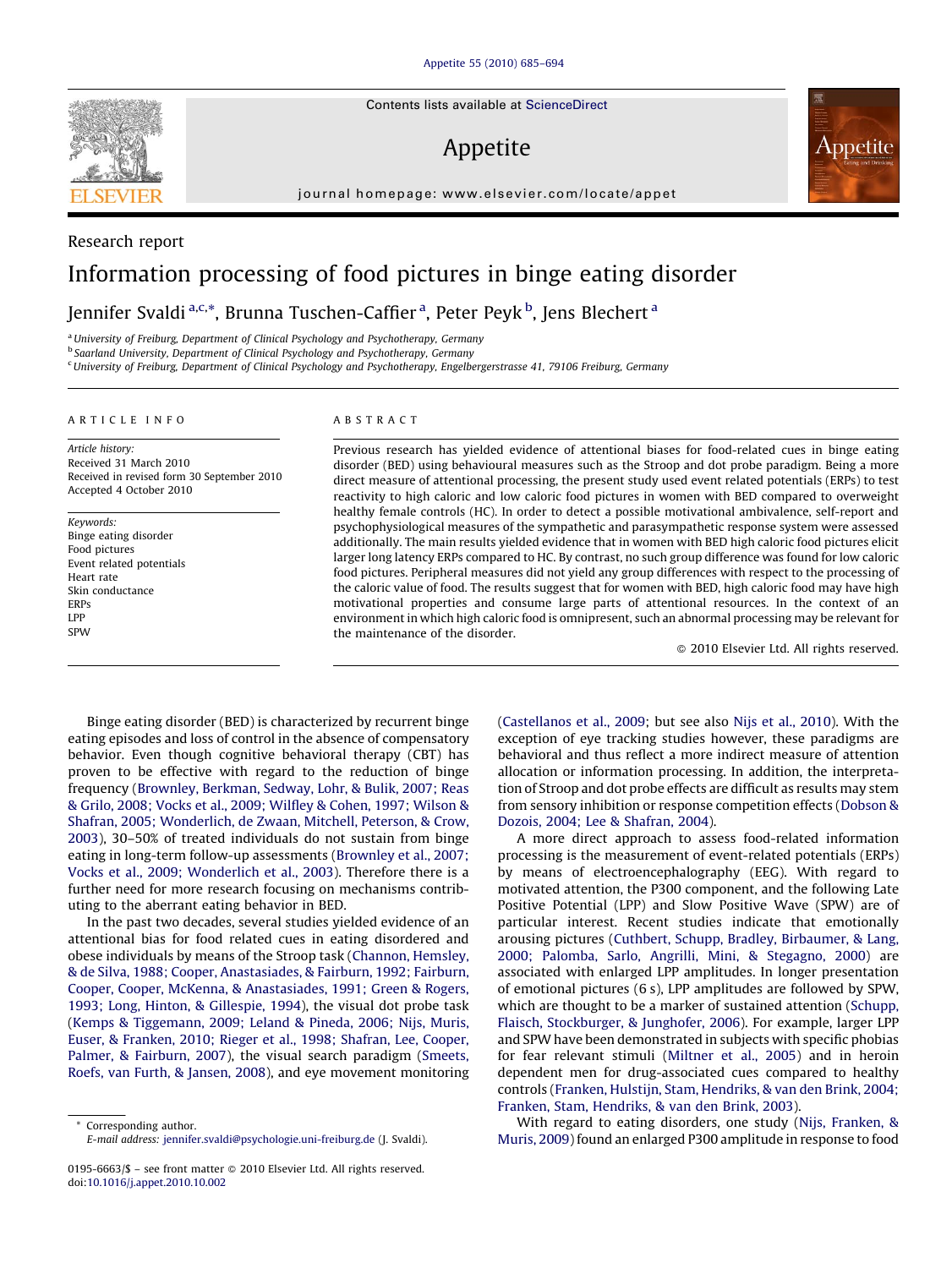pictures in high compared to low external eaters. As no group differences were found in response to pictures of babies and office related items, the results suggest that high external eaters display an enhanced processing of food related information. In another study [\(Nijs, Franken, & Muris, 2008\)](#page--1-0) obese individuals did not display larger P300 and LPP amplitudes to food stimuli when compared to normal weight controls. Thus, rather than being a function of weight, enlarged P300 and LPP may rather reflect an index of eating disorders symptoms. As such, using the Posner paradigm ([Posner, Snyder, & Davidson, 1980](#page--1-0)) one study [\(Leland &](#page--1-0) [Pineda, 2006\)](#page--1-0) found an increased amplitude of a late positive component (P450) for food compared to neutral cues in subjects under food deprivation, which is an empirically well validated antecedent of binge attacks in bulimia nervosa (BN) and BED ([Davis, Freeman, & Garner, 1988; Howard & Porzelius, 1999; Stein](#page--1-0) [et al., 2007; Wilfley, Pike, & Striegel-Moore, 1997](#page--1-0)). In line with that, food deprivation and hunger have been shown to be associated with enlarged positive potentials to food pictures both at an early stage (~170–300 ms; [Stockburger, Weike, Hamm, & Schupp, 2008\)](#page--1-0) and also at a later stage of the processing stream indexed by the LPP in healthy university students ([Stockburger, Schmalzle,](#page--1-0) [Flaisch, Bublatzky, & Schupp, 2009\)](#page--1-0). In hungry obese compared to satiated obese participants, by contrast, the P300 for foodrelated cues was reduced, in spite of the significant positive correlation between hunger reports and the amount of food eaten during a bogus taste task ([Nijs et al., 2010](#page--1-0)). Thus, having more difficulties to keep control of their eating behaviour when confronted with food, hungry overweight individuals may intentionally use cognitive strategies to reduce an attentional bias to food-related stimuli [\(Nijs et al., 2010](#page--1-0)).

When looking at the association of ERPs and craving, several studies found a significant positive correlation between P300 and self-reported food craving ([Nijs et al., 2009\)](#page--1-0), and between the LPP/ P300 and self-reported increases of hunger ([Nijs et al., 2008\)](#page--1-0). This is consistent with addiction related studies, which reported longlatency ERPs to be associated with self-reported cocaine craving or the motivation to use drugs [\(Franken et al., 2004; Lubman, Allen,](#page--1-0) [Peters, & Deakin, 2007\)](#page--1-0). Stronger food cravings have also been shown to be correlated with increased startle responding during food cue presentation in binge and food deprived subjects compared to controls [\(Drobes et al., 2001](#page--1-0)). Thus, on the one hand, the confrontation with food elicits an appetitive response as indicated by increased long latency ERPs. On the other hand, appetitive cravings seem to prompt an aversive motivational reaction as indicated by the association of food craving and the increased startle reflex.

This motivational ambivalence becomes apparent when considering two experiments conducted by [Drobes et al. \(2001\).](#page--1-0) The authors investigated the impact of food deprivation (experiment one), binge and restrained eating patterns (experiment two) on psychophysiological, emotional and behavioural reactions to food-related and other cues (pleasant, unpleasant and neutral). Results of experiment one yielded evidence of an enhanced startle response during food compared to pleasant control cues in fooddeprived, but not non-deprived subjects. This is coherent with their self-reported stronger arousal and stronger loss of control feelings to food cues. This stands in contrast though to [Hawk,](#page--1-0) [Baschnagel, Ashare, and Epstein \(2004\),](#page--1-0) who found a stronger reduction of the startle reflex magnitude in deprived participants during food picture viewing. However, while [Drobes et al. \(2001\)](#page--1-0) did not allow subjects to consume food immediately after the experiment, participants in the [Hawk et al. \(2004\)](#page--1-0) were given access to eat the food after the experiment. This suggests that in food deprived subjects food pictures elicit an aversive motivational reaction when food consumption is not possible. In fact, deprived subjects in the [Drobes et al. \(2001\)](#page--1-0) also showed an elevated heart rate response while viewing appetitive food cues. Nevertheless, there were no group differences with respect to changes in skin conductance. Electromyography (EMG), on the other hand, revealed an increased zygomatic and a decreased corrugator activity in response to food cues in strongly deprived subjects compared to other subjects, which is a facial pattern associated with positive valence. Thus, food pictures seem to have activated an appetitive approach response (EMG). However, because immediate reward (i.e. actual consumption) was not possible, defensive reflexes such as the increased startle response were prompted. Similar conclusions can be inferred for binge subjects. As such, binge and deprived subjects (experiment two) rated food cues as significantly more pleasant and reacted with an increased startle reflex while viewing food pictures compared to undeprived controls and restrained subjects. This is consistent with [Mauler,](#page--1-0) [Hamm, Weike, and Tuschen-Caffier \(2006\)](#page--1-0) who found increased startle response while viewing food pictures in BN patients when compared to healthy controls. Consistently, food cues – compared to other cues –, elicited stronger increments of currogator activity in BN women, while there was no such difference in healthy controls.

Altogether, evidence from studies using event-related brain potentials and psychophysiological measures suggest that subjects with altered eating behaviours are characterized by a differential processing of food pictures when compared to healthy controls. Also, there seems to be discordance between different responsesystems, which may reflect the ambivalent nature of food in eating disturbed individuals. Another important factor seems to be the motivational context of participants. As such, [Blechert, Feige,](#page--1-0) [Hajcak, and Tuschen-Caffier \(2010\)](#page--1-0) found comparable ERP responses to food cues in restrained and unrestrained eaters during a passive viewing condition. However, restrained eaters who were told that they would have to eat some of the presented food after the experiment (availability condition) showed a reduced LPP amplitude compared to restrained esters who had not previously received this instruction (viewing condition). A possible explanation is that restrained eaters exerted cognitive control over their motivational tendencies by successfully downregulating the salience of food pictures in the availability condition. In fact, one study showed that exposure to food compared to a control object lead to an increase in heart rate, gastric activity and saliva in unrestrained, but not restrained eaters. As gastric activity significantly correlated with subsequent food intake, it can be concluded that unrestrained eaters prepared for food intake, while restrained eaters may have used some form of cognitive control to block the physiological responding to food exposure.

While the above mentioned studies mainly focussed on clinically healthy subjects brought in a state of food deprivation, overweight individuals or on individuals with bulimic symptoms, the food processing in BED has comparably been neglected. In line with an ''addiction model of BED'', [Davis and Carter \(2009\)](#page--1-0) propose that weight cycling in BED patients may be an analogue to craving in drug abusers, as it reflects the repeated defeat of one's effort to refrain from binge eating. Furthermore, the over-consumption of food in BED is regulated by dopamine pathways, which are also responsible for the reinforcing effects of addictive drugs [\(Corwin,](#page--1-0) [2006; Kelley, Baldo, Pratt, & Will, 2005](#page--1-0)). Although studies on the relation between ERPs and craving in BED are still pending, neuroimaging studies suggest that similar neural mechanisms maintain drug craving and the desire for natural rewards such as food. Recently, [Schienle, Schafer, Hermann, and Vaitl \(2009\)](#page--1-0) reported an increased activation of the reward-related brain regions (orbitofrontal cortex [OFC]) during the exposure to food stimuli in BED patients compared to BN patients and normal/obese healthy controls. Such increased OCF activity has also been shown